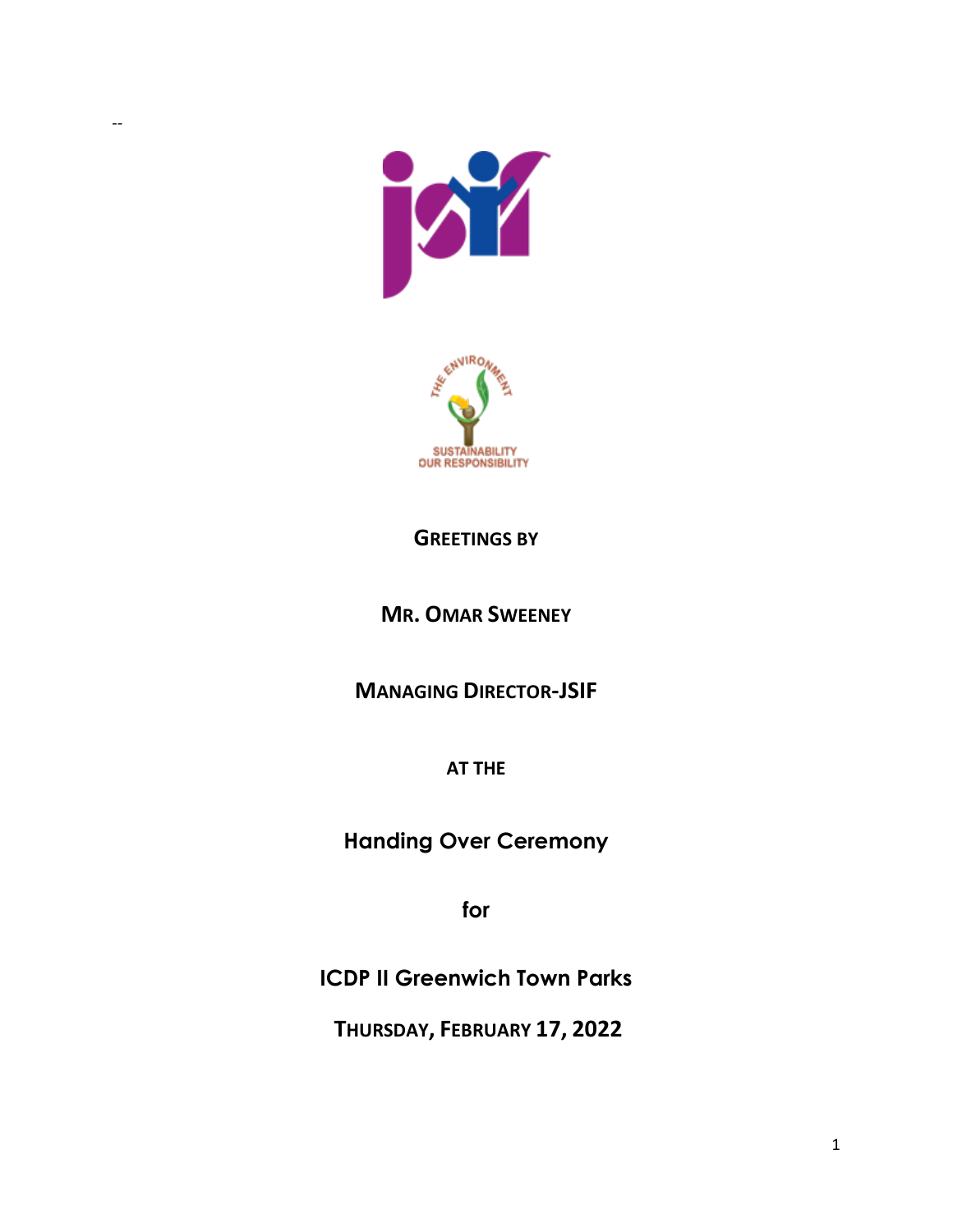## Salutations:

- Master of Ceremonies, Ms. Davonay Williams
- Dr. Angela Brown Burke Member of Parliament for St. Andrew Southwestern
- Ms. Mona Sue Ho Senior Manager, Social Development, Jamaica Social Investment Fund,
- Ms. Francene Pryce Community Development Officer from the Social Development Commission,
- Mr. Justin Duncan Territorial Education Officer, Ministry of Education and Youth
- Mr. Rupert Pryce Chairman of the St. Andrew Primary **School**
- Ms. Colleen Gordon, Principal of the St. Andrew Primary School,
- Dr. Worrell Hibbert Principal of the St. Andrew Technical High School,
- Ms. Francene Pryce Community Development Officer, Social Development Commission,
- Ms. Cecile Walker Acting President, Greenwich Town Community Development Committee
- Ms. Novlette Mighty, President, Greenwich Town Fisher Folk Society,
- Members of my very hard-working JSIF team,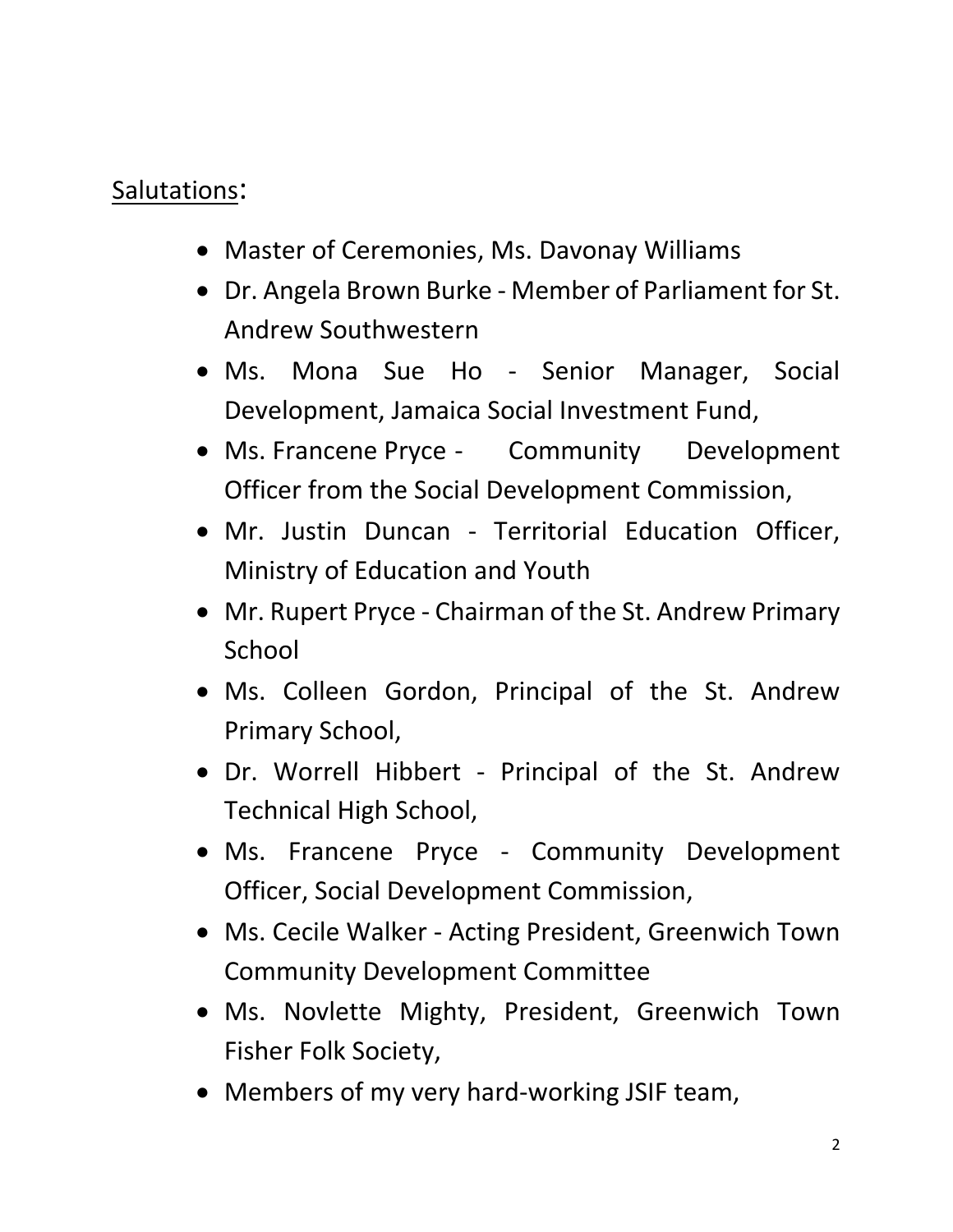- Friends in the media
- Specially Invited Guests,

I bring you warm greetings on behalf of the Board, Management and Staff of the Jamaica Social Investment Fund.

I am honoured to be in Greenwich Town today to demonstrate the JSIF's ongoing commitment to transforming vulnerable communities across Jamaica. Since its inception in 1996, the JSIF has endeavored to transform underserved communities into spaces where residents can enjoy a better quality of life. To this end, the JSIF has been partnering with the residents of the Greenwich community, since 2014, to deliver services to improve their living conditions and improve their perception of safety.

The creation of parks at the St. Andrew Primary School and the Greenwich Town Fishing Beach adds to JSIF's past investments in Greenwich Town, which include the rehabilitation of roads and removal and substitution of zinc fences with block wall infrastructure(Phase 2 is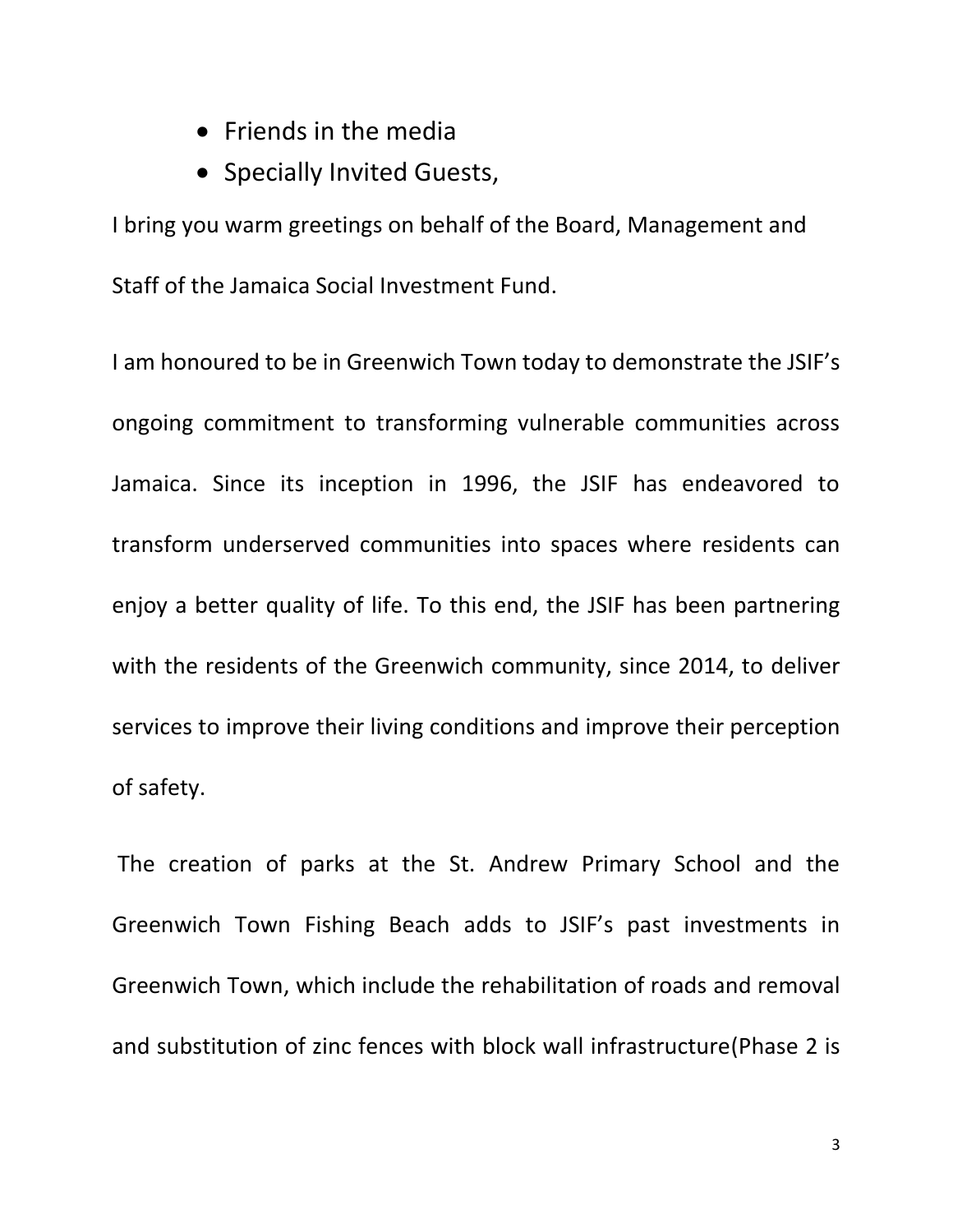in progress); Zinc fence removal and substitution along Marcus Garvey Drive; the rehabilitation of the Greenwich Town Primary School, construction of Safe Passages (now in progress) as well as a host of social services projects including summer camps and enterprise grants. Cumulatively, the investment by the JSIF in Greenwich Town is just over J\$300 million for the period 2015 to date.

With this latest endeavor, approximately J\$4.4 million was invested by the JSIF with funding from the Government of Jamaica Integrated Community Development Project 11 (ICDP 11), to construct 2 parks and green spaces in Greenwich Town. The JSIF intends for this project to be a long-term social investment for the residents. The importance of these green spaces, or what I refer to as Green Lungs, for the sustenance, wellbeing and overall development of this community cannot be overstated. This project aims to improve the environment and aid in reducing the effects of climate change; improve the aesthetics of the community; promote outdoor activities and active lifestyles, thereby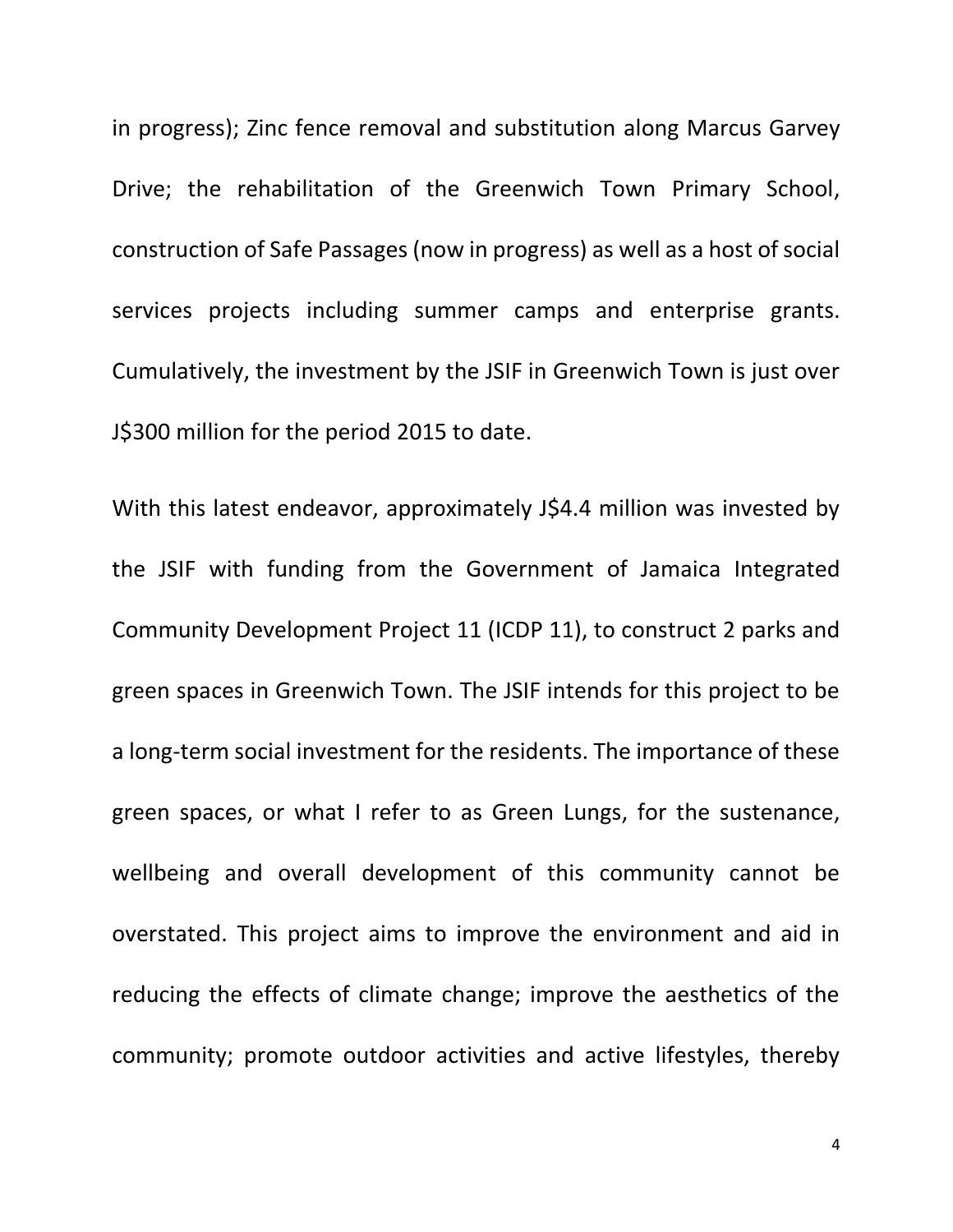increasing positive social interaction among residents, and provide healthy urban conditions for good physical and mental well-being. With the current stressors in our country and the world at this moment, we must be more aware that our green spaces are vital to the overall health of residents including children and youth. Studies have shown that when people do not have access to greenspaces, communities suffer from higher violence and even preventable, chronic health issues. It is therefore by deliberate design and not by default that this project was conceptualized.

The project scope included the construction of two parks in the community:

The Greenwich Town Fishing Beach benefitted from the installation of fencing along the water's boundary; the installation of park furniture, to include benches and tables; clean-up and disposal of garbage; landscaping; installation of 3 metal enclosures with garbage bins, and the construction of a gazebo.

5